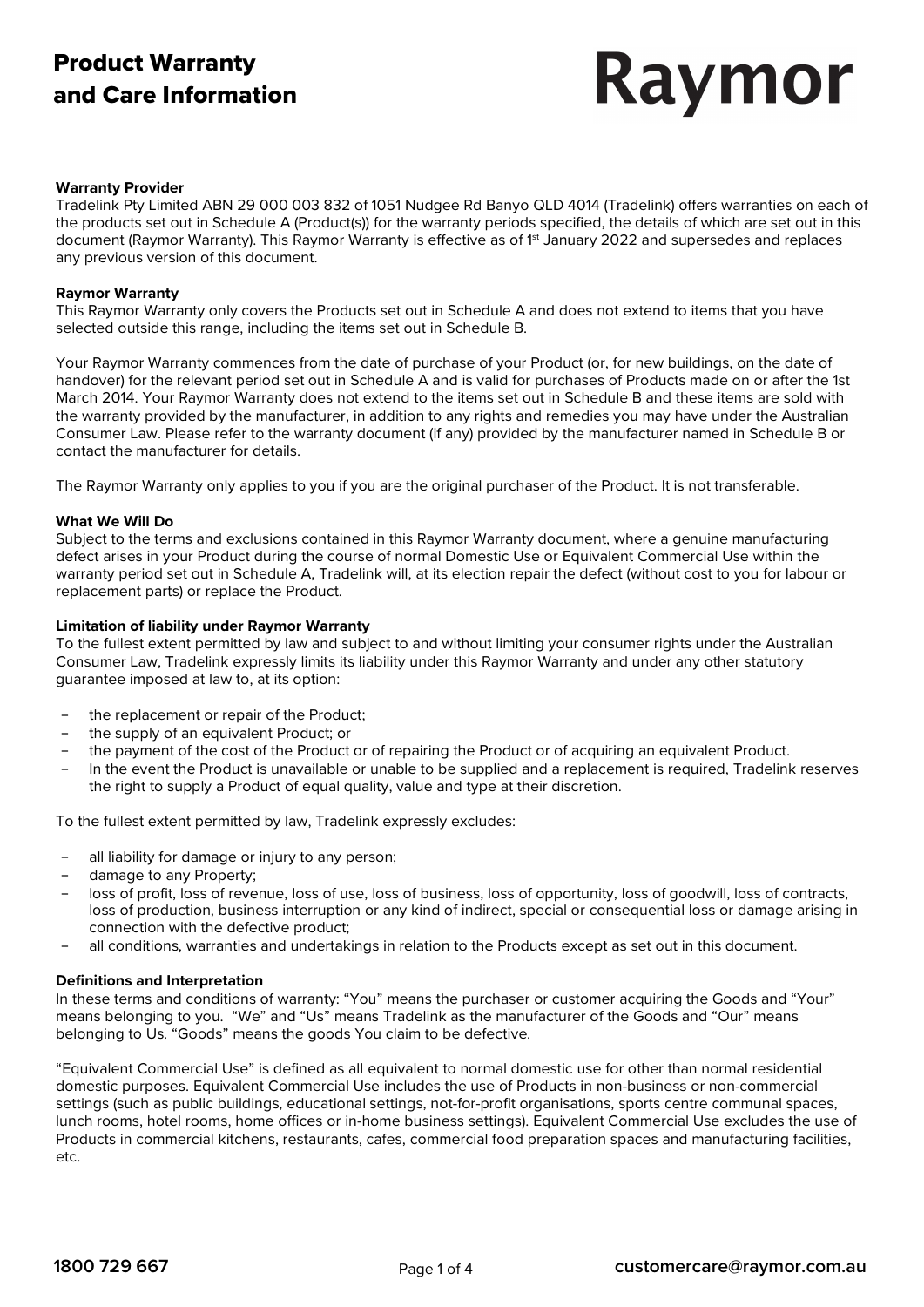#### **How to make a warranty claim**

To make a warranty claim, please contact Tradelink using the contact information contained in this Raymor Warranty document. No specific claim form is required however the following documentation must be supplied to Tradelink as part of your claim:

- Proof of purchase or handover documentation (for new homes);
- Your contact details, including the address of the installed Product; and
- A photo of your Product and the defect in question.

If the Product has not been installed, the Product can be returned with proof of purchase to the place of purchase. The cost of returning the Product is your responsibility; however, if the cost of returning any defective Product is unreasonable, please contact Tradelink on the telephone number listed below so that, if appropriate, we can arrange a collection. You must bear your own costs incurred in making a warranty claim.

Tradelink requires reasonable and adequate access to Products, fittings and fixtures to undertake warranty repairs during normal weekday working hours. To the fullest extent permitted by law and subject to and without limiting your consumer rights under the Australian Consumer Law, Tradelink will not be responsible for any loss, damage or costs where reasonable and adequate access to Products, fittings and/or fixtures is not provided. Where parts or products are replaced or supplied under this warranty, the replacement parts or product shall be considered to be warranted from the original Product date of purchase.

If a Raymor Warranty service call finds that your Product does not have a genuine manufacturing defect, Tradelink reserves the right to charge you a service fee.

Tradelink reserves the right to provide you with minor components as 'parts only'.

### **Contact Information**

Warranty contact information for Tradelink is as follows:

Raymor Customer Care Phone: 1800 RAYMOR (1800 729 667) Email: [customercare@raymor.com.au](mailto:customercare@raymor.com.au) 1051 Nudgee Rd, BANYO QLD 4014

#### **Australian Consumer Law**

Our goods come with guarantees that cannot be excluded under the Australian Consumer Law. You are entitled to a replacement or refund for a major failure and compensation for any other reasonably foreseeable loss or damage. You are also entitled to have the goods repaired or replaced if the goods fail to be of acceptable quality and the failure does not amount to a major failure. This Raymor Warranty is in addition to your rights and remedies under the Australian Consumer Law.

#### **Care Information**

To ensure that you receive the longest lasting product life possible, we offer the following general advice to you for the care and maintenance of your Products:

- Regularly clean with warm, soapy water or detergent. Do not use caustic, corrosive or abrasive chemicals.
- Use a soft, dampened sponge or cloth. Never use an abrasive brush, pad, cloth or scourer to clean your Products.
- − Chrome and stainless steel finishes should never be cleaned with chlorides, steel wool, wire brushes,
- − Wipe surfaces clean and thoroughly rinse with water immediately after using any cleaner or solution.

Plastic, stainless steel, chrome, brass, vitreous china, silicone and polymarble Products are generally considered to be stain-resistant and durable but care should be taken in their use and maintenance as they are not stain-proof or scratchproof. Vanity cabinets are manufactured from moisture-resistant materials but are not water-proof and care should be taken to wipe up spills and drips immediately and use in a well-ventilated environment.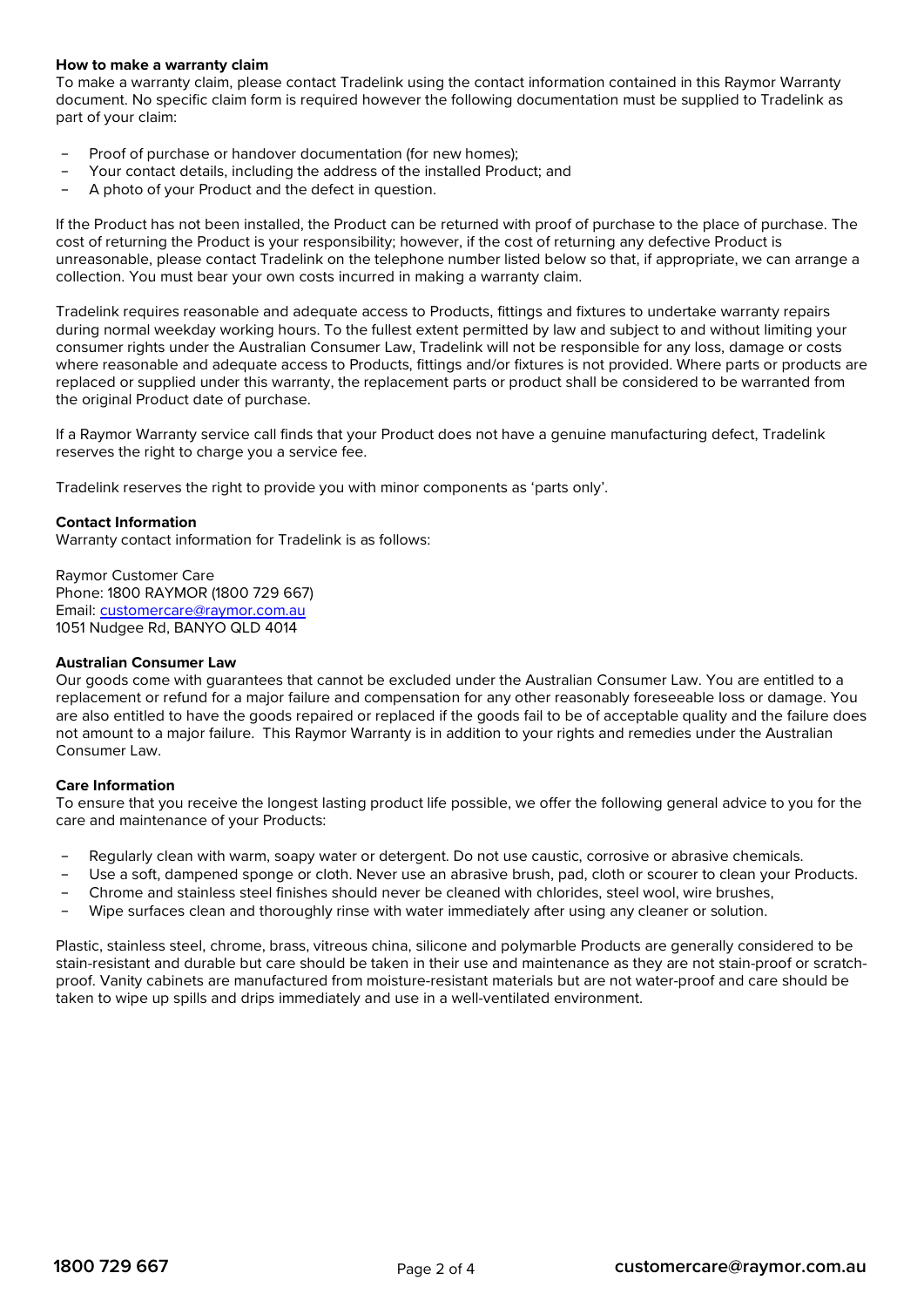#### **What is not covered**

Your Raymor Warranty does not cover any defect or damage caused or partly caused, by or arising through: fair wear and tear (e.g. working seals in the inlet and outlet valves, scratching from cleaning, etc.); misuse, incorrect storage or handling of the Products; failure to correctly install, use or maintain the Product or to follow any instructions or guidelines for installation, use or maintenance of the Product; adverse environmental conditions; faulty design of a system in which the Products are used; the use of the Product otherwise than for any application specified on a quote or order form, price book or catalogue issued by Tradelink; the continued use of the Product after any defect becomes apparent or would have become apparent to a reasonably prudent operator or user; or any accident or act of God.

Your Raymor Warranty will be voided if any of the events detailed below arise:

- − You are unable to provide proof of purchase or equivalent documentation from an authorised retailer of a Product;
- If the Product is not installed by a licensed plumber and/or electrician;
- − If the Product is not installed in accordance with relevant Australian Standards, NCC and state regulations;
- If the Product is not installed in accordance with the manufacturer's installation instructions;
- If the water pressure exceeds stated limitations as per the Product installation instructions;
- If the hot water system delivery temperature at the outlet exceeds 65 degrees Celsius;
- − If isolation stop taps are not fitted per AS/NZS 35--.5:2000 requirements for appliances and apparatus or the manufacturer's installation instructions;
- − Failure to reasonably check and adjust fittings and connections during installation (e.g. pull-out mixer hose operation and weight position, adjust toilet flush rods and tighten cistern fittings, ensure plumbing connections are deburred and level, ensure vanity cabinet is square and level, etc.);
- If other devices are fitted to the outlet of tapware (e.g. water filters or stop valves);
- − Tradelink non-approved parts are fitted in tap body or end of line water flow regulating devices;
- − If repair, service, alteration or replacement has been undertaken without the prior approval of Tradelink
- − If works are undertaken by a non-approved service agent or technician or where works are undertaken with nonstandard or non-genuine replacement parts;
- − If inappropriate or non-approved connection fittings are used connecting Product to sewer;
- If unauthorised modifications are made to Product;
- If the Product is used for an incorrect application such as non-potable water, in commercial kitchens, restaurants, cafes, manufacturing facilities, etc.;
- − If the defect is a result of obstruction or damage due to inadequate flushing of system or problems caused by water supply (e.g. silt, thread tape, silicone, metal shavings, corrosion and excessive water pressure over 500kpa);
- − If particulates of ferrous or corrosive elements on the sink react chemically and cause rust and/or pitting into the stainless. Stainless steel does not rust under typical indoor atmospheric and temperature conditions.;
- − If there is a failure to regularly clean or replace dirty or blocked tapware aerator inserts and/or shower heads, etc.;
- − If there is a failure to regularly inspect flexible hoses for signs of failure including bulging, rust, wear, moisture, breaks, kinking, staining or discolouration;
- The removal or failure to install flow regulator in tapware or showers or regulated check valve or check valves in hand showers or veggie mixers;
- − If the Product is used with water additives (i.e. cleaning chemicals, disinfectants or additives in toilet cisterns); damage is caused to any surface, finish or protective coating by adhesives, sealants, etc.;
- − If damage is caused to any surface, finish or protective coating by an abrasive or harsh product (e.g. solvent, disinfectant, dye, bleach, oil, polish, acid, degreaser, alcohol, aerosol, etc.);
- − If exposure to ferrous metals or oxidants on stainless steel or chrome surfaces occurs (including substantial or prolonged exposure to cast iron, steel wool, bleach, hard water, etc.);
- − If installation or removal costs are incurred after installation of Products which contained obvious or visible faults;
- − If damage caused to the Product from installation or post installation use, abuse or misuse;
- − If surfaces between paired product are not adequately sealed during installation or commissioning (e.g. between a basin and waste, mixer and sink/basin, mixer body and finished wall, etc.);
- − Product damage is caused by misuse or abuse, as determined by a Tradelink Authorised Service Agent; or
- − Where a Product is coupled or used with a product other than a Product, the Raymor Warranty is limited only to the Product.

It is the responsibility of you and/or the installer to ensure that prior to installation:

- the Product is not damaged;
- you are happy with your purchase; and
- the Product has all its components.

If the Product is damaged, incorrect or missing parts do not install and return to store. Following installation of your Product, it is your responsibility to ensure all required maintenance is performed.

Installed Products are warranted for genuine manufacturing defects arising in your Product during the course of normal domestic or equivalent commercial use for the term of the warranty period. Our manufacturer's warranty does not cover Product which are incorrect or have been installed with pre-existing damage or missing parts.